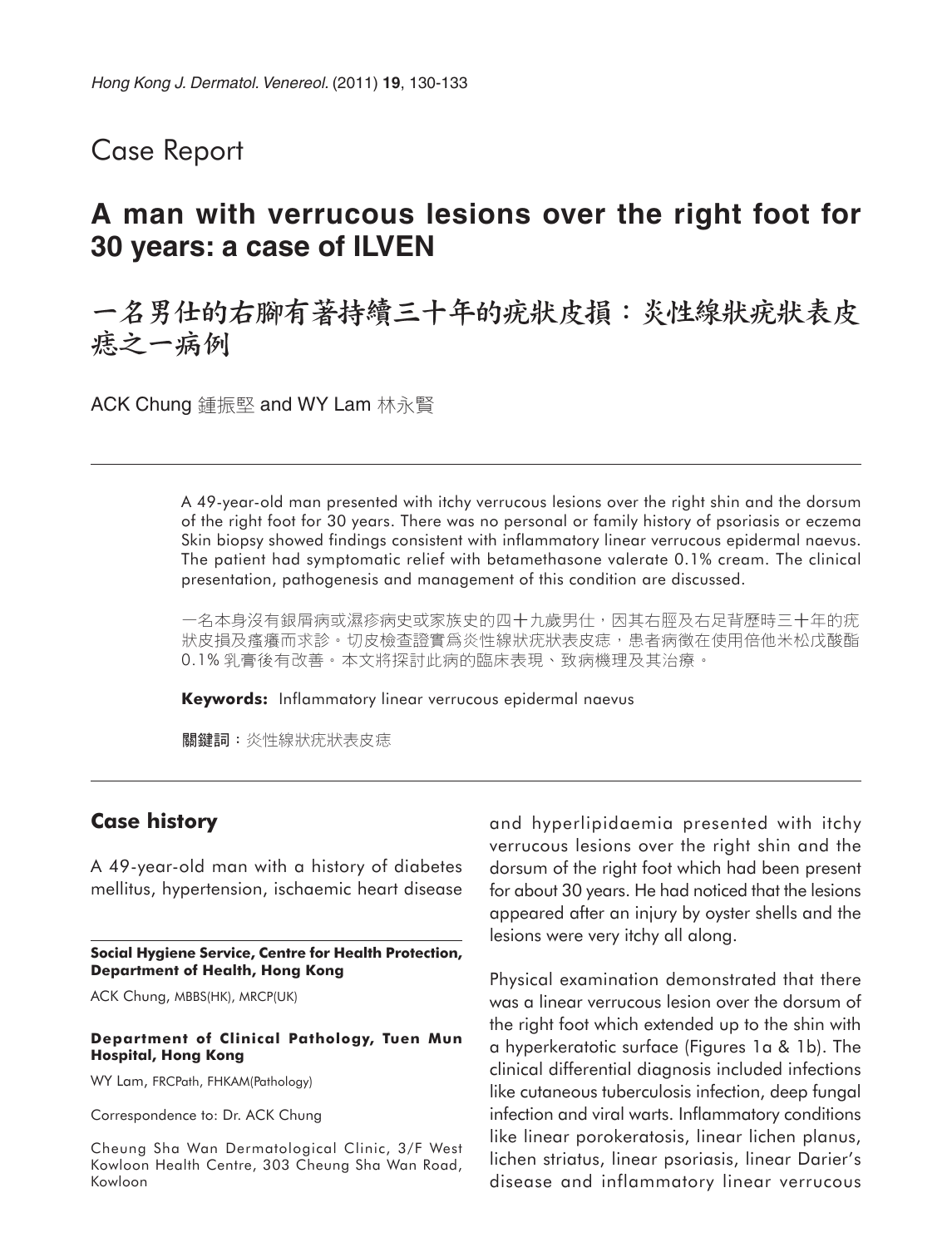epidermal naevus (ILVEN) had also to be considered.

Incisional skin biopsy over the right shin showed discrete alternating zones of orthokeratotic and parakeratotic hyperkeratosis, digitated and psoriasiform epidermal acanthosis, papillomatosis and a patchy superficial dermal perivascular lymphocytic infiltrate (Figures 2 & 3). There were no granulomata or fungi. The histological diagnosis was specific for inflammatory linear verrucous epidermal naevus.



**Figure 1.** (a) Linear verrucous lesion extending from the dorsal surface of the right foot to the right shin. (b) Close-up view showing brownish papules coalescing to form a linear plaque.



**Figure 2.** Low power field shows psoriasiform epidermis and overlying discrete pale zones of parakeratosis alternating with red zones of orthokeratosis, diagnostic for ILVEN .



**Figure 3.** High power field showing in the dermis beneath the acanthotic epidermis is a perivascular inflammatory infiltrate of lymphocytes.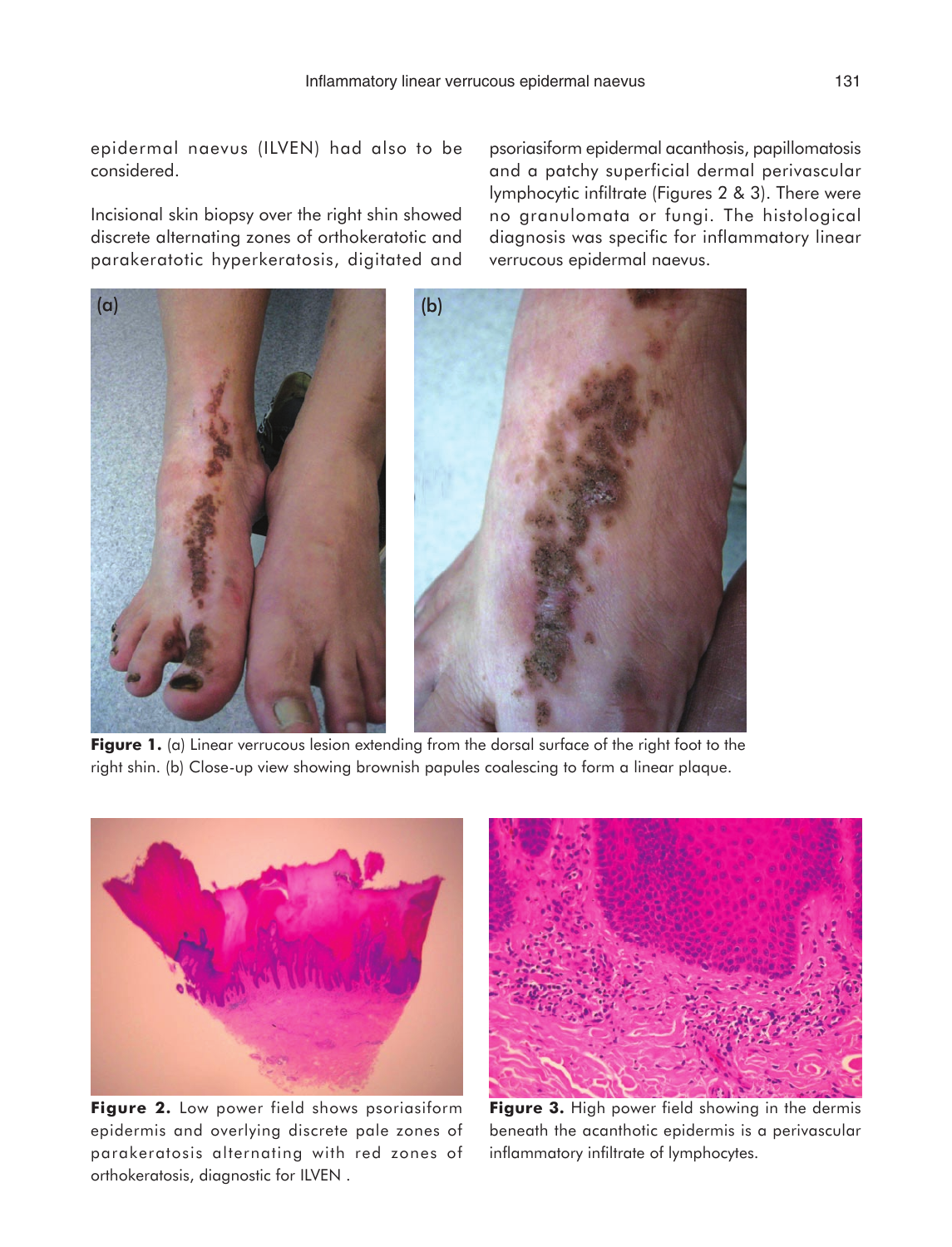He was treated with betamethasone valerate 0.1% cream, with symptomatic relief. The treatment response was satisfactory and his pruritus improved with topical steroid.

### **Discussion**

Inflammatory linear verrucous epidermal naevus (ILVEN) was first described in the literature in 1971 by Altman and Mehregan. It is a distinct variety of epidermal naevus, which has an inflammatory and usually psoriasiform clinical appearance. Inflammatory linear verrucous epidermal naevus accounts for approximately 5% of patients with epidermal naevi.<sup>1,2</sup>

Patients usually present with persistent pruritic linear plaques along the Blaschko's lines on a limb in early childhood. The condition may be observed at birth, but it appears more frequently in infancy. The lesions are itchy, red and inflamed. The surface of the lesions may resemble eczema (dry, red, excoriated) or like psoriasis (red, scaly). Most cases are sporadic, although familial cases have been described. It is more common in females, with a female-to-male ratio of 4:1.

ILVEN belongs to a special subgroup of epidermal naevi. Epidermal naevi arise from the pluripotential germinative cells of the basal layer of the embryonic epidermis. Inflammatory linear verrucous epidermal naevus is distinct from psoriasis but both conditions may share some common pathogenic pathways.<sup>3</sup> These pathways are probably mediated by interleukin-1, interleukin-6, tumour necrosis factor-alpha, and intercellular adhesion molecule-1. Controversy exists as to whether linear psoriasis is a separate entity or subset of ILVEN.<sup>4-6</sup>

The histopathological appearance of ILVEN is characteristic, with discrete stubby zones of hypergranulosis and orthokeratotic hyperkeratosis alternating with similar well-defined zones of agranulosis and parakeratotic hyperkeratosis with

an associated lymphohistiocytic inflammatory infiltrate. This histology is specific for a distinctive type of epidermal nevus, and in particular the inflammatory verrucous epidermal nevus.<sup>7</sup>

It is rarely reported to be associated with autoimmune thyroiditis, arthritis and lichen amyloidosus. Association with syndromal disorders like congenital hemidysplasia with ichthyosiform erythroderma and limb defects syndrome (CHILD) were also reported. CHILD is extremely rare. It was first described in 1903 and is an X-linked dominant disorder. These patients present with lesions over half of the body which consist of birth defects with skin, gastrointestinal, musculoskeletal and central nervous system involvement, severe limb reduction, scoliosis and occasionally defects in internal organs. Limb defects are ipsilateral to the most prominent cutaneous lesions and range from digital hypoplasia to agenesis of the extremity. Some authorities even postulated that ILVEN might be a limited form of CHILD.<sup>8</sup>

Epidermal naevus syndrome occurs when epidermal naevi are associated with abnormalities in other systems, including ocular, neurological and skeletal defects. Thus, it is of paramount importance to evaluate for clinical evidence of involvement of other systems in children presenting with epidermal naevi.

Although uncommon, ILVEN is important to be identified due to the significant morbidity of intense pruritus. The lesions of ILVEN have no tendency to remit or improve with time.

Management of this condition is challenging as the lesions are usually resistant to topical steroids, intralesional steroids, topical retinoids and even cryotherapy. The aim of treatment is to relieve clinical symptoms and improve the patient's quality of life. As ILVEN is not a common disease, current literature review on therapy is mainly based on case reports or small case series. Using emollients and potent topical steroids under